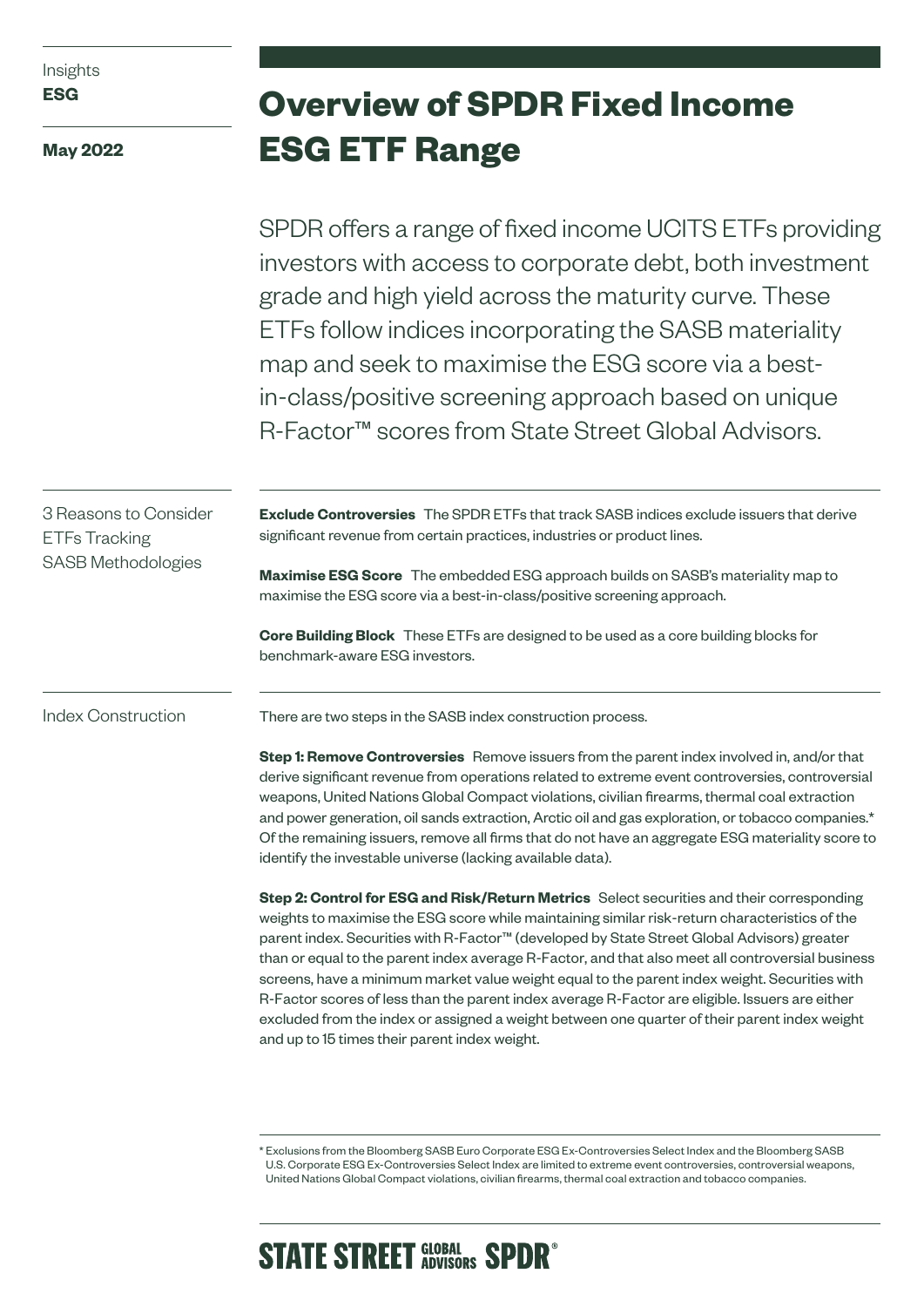| R-Factor Explained                        | R-Factor is an ESG scoring system developed by State Street Global Advisors that leverages<br>multiple data sources and aligns them to widely accepted, transparent materiality frameworks to<br>generate a unique ESG score for listed companies. The score is powered by ESG data from five<br>different providers (Refinitiv, Sustainalytics, ISS-ESG (formerly Oekom Research), Vigeo-EIRIS<br>and ISSGovernance) in order to improve overall coverage and remove biases inherent in existing<br>scoring methodologies. R-Factor is designed to offer companies a roadmap to help create<br>sustainable markets.                                                  |  |  |  |  |  |  |  |
|-------------------------------------------|-----------------------------------------------------------------------------------------------------------------------------------------------------------------------------------------------------------------------------------------------------------------------------------------------------------------------------------------------------------------------------------------------------------------------------------------------------------------------------------------------------------------------------------------------------------------------------------------------------------------------------------------------------------------------|--|--|--|--|--|--|--|
|                                           | We selected the SASB materiality framework as the ESG framework for R-Factor. Unlike SASB,<br>other sustainability reporting frameworks that pre-date SASB provide disclosure guidance on a<br>broad set of ESG topics and do not provide guidance as to which topics are financially material<br>by sector. This leaves the difficult decision of defining materiality by sector to companies. This<br>has caused the current inconsistencies in company reporting related to ESG. With its focus<br>on financial materiality defined by industry, SASB gives specific and standardized guidance to<br>companies, removing guesswork for all users of the framework. |  |  |  |  |  |  |  |
| Characteristics vs.<br>The Parent Indices | The table below provides an overview of each index after the screening and optimisation<br>processes have taken place along with its parent index.                                                                                                                                                                                                                                                                                                                                                                                                                                                                                                                    |  |  |  |  |  |  |  |
|                                           | US Corporate We see similar top-line index characteristics despite the ESG index having<br>around half the number of bonds. The sector breakdown shows the Bloomberg SASB U.S.<br>Corporate index is more heavily weighted toward tech and REITS but has an underweight versus<br>the parent index in energy.                                                                                                                                                                                                                                                                                                                                                         |  |  |  |  |  |  |  |
|                                           | Euro Corporate The Bloomberg SASB Euro Corporate index also has around half the number<br>of bonds of the parent index. The sector profile shows an overweight to REITS and insurance<br>against an underweight versus the parent to banking.                                                                                                                                                                                                                                                                                                                                                                                                                         |  |  |  |  |  |  |  |
|                                           | US High Yield The Bloomberg SASB U.S. Corporate High Yield index has one third the number<br>of issuers of the parent. In terms of the sector breakdown, it is overweight tech, basic industry<br>and banking bonds and underweight consumer non-cyclicals and communications.                                                                                                                                                                                                                                                                                                                                                                                        |  |  |  |  |  |  |  |

|                                                                                                   | No.<br><b>Issues</b> | No.<br><b>Issuers</b> | Mkt.<br>Value* | <b>Yield to</b><br><b>Worst</b> | Coupon | <b>Maturity</b><br>(years) | <b>OAD</b> | <b>OAS</b> | <b>OAC</b> | Index<br>Rating** | <b>LQA</b> | <b>R-Factor</b> |
|---------------------------------------------------------------------------------------------------|----------------------|-----------------------|----------------|---------------------------------|--------|----------------------------|------------|------------|------------|-------------------|------------|-----------------|
| Bloomberg SASB Euro<br>Corporate ESG Ex-<br>Controversies Select Index                            | 1.406                | 233                   | 1,195          | 0.49                            | 1.98   | 5.81                       | 5.31       | 114        | 0.45       | A3/<br>BAA1       | 72.01      | 83.62           |
| <b>Bloomberg Euro</b><br>Corporate Index                                                          | 3,106                | 681                   | 2,510          | 0.51                            | 1.65   | 5.70                       | 5.28       | 117        | 0.41       | A3/<br>BAA1       | 74.4       | 74.45           |
| Bloomberg SASB 0-3Y<br>Euro Corporate ESG Ex-<br><b>Controversies Select Index</b>                | 655                  | 232                   | 780            | 0.31                            | 1.607  | 1.46                       | 1.39       | 101.20     | 0.02       | A3/<br>BAA1       | 65.36      | 80.22           |
| <b>Bloomberg Euro Corporate</b><br>0-3Y Index                                                     | 1,212                | 505                   | 1,028          | 0.29                            | 1.525  | 1.59                       | 1.53       | 99.98      | 0.02       | A3/<br>BAA1       | 67.29      | 74.67           |
| Bloomberg SASB U.S.<br>Corporate ESG Ex-<br>Controversies Select Index                            | 3,198                | 312                   | 1,260          | 1.98                            | 4.23   | 12.44                      | 8.82       | 132        | 1.43       | A3/<br>BAA1       | 73.34      | 78.24           |
| Bloomberg U.S.<br>Corporate Index                                                                 | 6,624                | 852                   | 6,712          | 2.00                            | 3.91   | 12.23                      | 8.69       | 135        | 1.41       | A3/<br>BAA1       | 74.38      | 67.44           |
| Bloomberg SASB U.S.<br><b>Corporate High Yield</b><br><b>ESG Ex-Controversies</b><br>Select Index | 950                  | 323                   | 791            | 5.49                            | 5.72   | 6.45                       | 4.13       | 354.49     | $-0.09$    | <b>BA3/B1</b>     | 65.7       | 65.82           |
| Bloomberg U.S. Corporate<br><b>High Yield Index</b>                                               | 2,204                | 971                   | 1.557          | 5.64                            | 5.71   | 6.34                       | 4.03       | 370.68     | $-0.14$    | <b>BA3/B1</b>     | 65.6       | 55.36           |

\*Market value in USD billions for US corporate indices and EUR billions for Euro corporate indices.

\*\*Average of the ratings from Fitch, Moody's and Standard & Poor's.

Source: State Street Global Advisors, Bloomberg Finance L.P., as of 1 March 2022. Characteristics are as of the date indicated and should not be relied upon as current thereafter.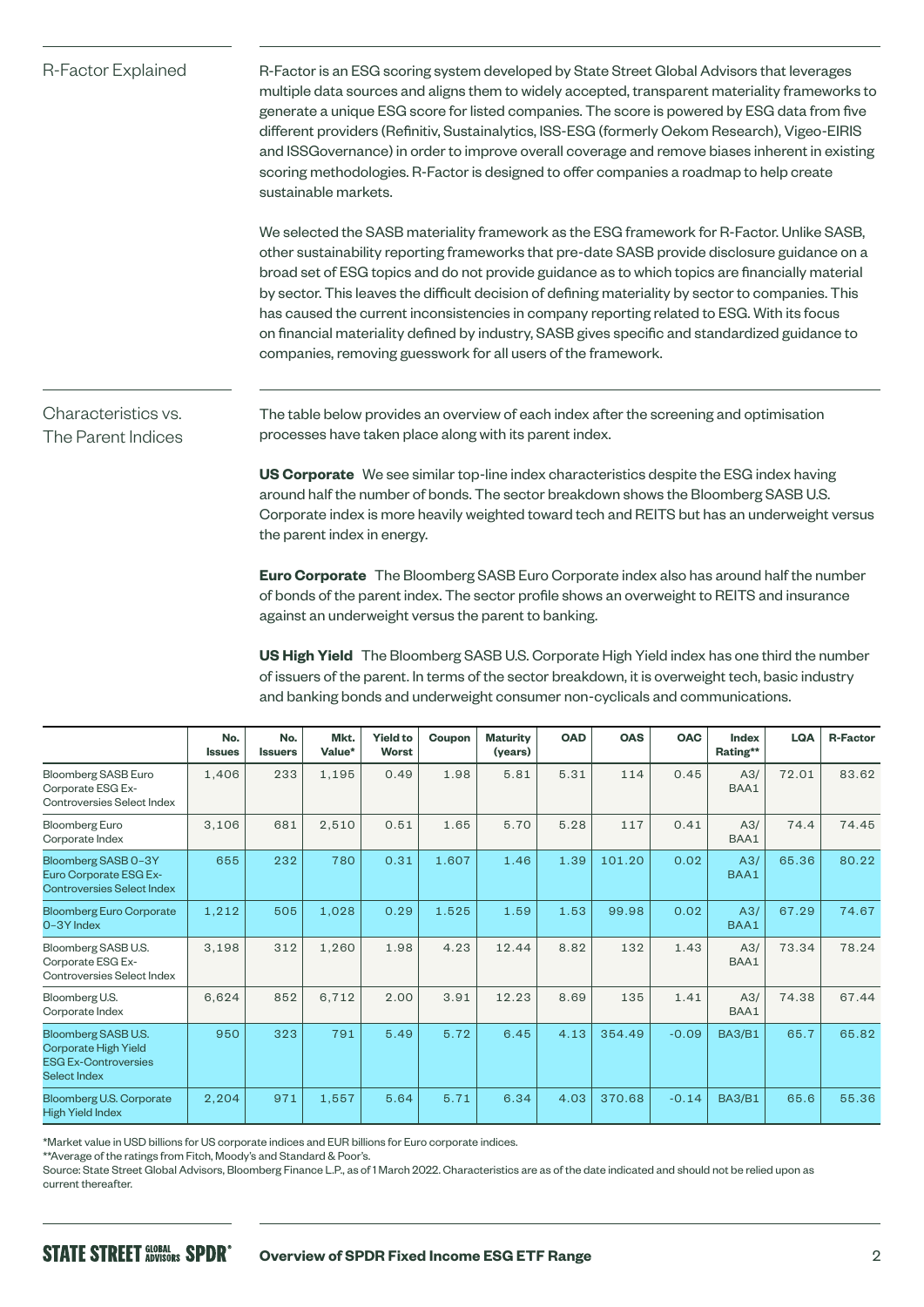# SPDR Fixed Income ESG Funds

SPDR offers four fixed income ESG exposures, spanning US and European corporate bonds as well as US high yield corporate bonds. Our two US exposures also have EUR-hedged share classes.

## **The ESG Approach**

In 2021, 13 out of the 14 UCITS credit ETFs launched had some sort of ESG screening.1 This shift in focus has been driven by a combination of investor demand and increasing environmental regulation. There are several different approaches from broad ESG screens to funds that focus on climate transition or specifically on green bonds. This plethora of approaches to ESG integration means it is essential to understand the differences in underlying exposures and what that may mean for investment performance.

The Bloomberg SASB approach is to screen out issuers involved in some of the more controversial business areas and then to optimise the index to favour those issuers with a high ESG score (R-Factor) while at the same time trying to align the characteristics of the new index with that of the parent index. In other words, the SPDR Bloomberg SASB funds can be used as a direct substitute for core credit holdings as investment performance should be similar while at the same time providing an enhanced ESG profile.

The surge in energy prices meant that Q1 2022 was a challenging time for ESG strategies given many are naturally underweight the energy sector. However, the Bloomberg SASB ESG Ex-Controversies Select indices outperformed their parent indices over the quarter.<sup>2</sup> This is just one quarter's data and so should not be taken as indicative of longer-term returns but does highlight that adopting an ESG approach need not result in a substantial tracking difference developing even in the event of a one-off shock.

|                                                                                            | <b>ISIN</b>  | Inception<br><b>Date</b> | Primary<br><b>Ticker</b> | <b>Other Tickers</b>                                                         | <b>TER</b><br>(%) | <b>Index Name</b>                                                                                                           | Index<br><b>Ticker</b> | <b>Portfolio</b><br>Const. | <b>Number</b><br><b>Index</b><br><b>Holdings</b> | Index<br>Rebalance<br><b>Frequency</b>                    |
|--------------------------------------------------------------------------------------------|--------------|--------------------------|--------------------------|------------------------------------------------------------------------------|-------------------|-----------------------------------------------------------------------------------------------------------------------------|------------------------|----------------------------|--------------------------------------------------|-----------------------------------------------------------|
| <b>SPDR Bloomberg</b><br><b>SASB Euro</b><br>Corporate ESG<br><b>UCITS ETF</b>             | IEOOBLF7VW10 | 16/10/2020               | SPPR GY                  | <b>EUCRIM</b><br><b>EUCR NA</b>                                              | 0.15              | <b>Bloomberg SASB</b><br>Euro Corporate ESG<br>Ex-Controversies<br>Select Index                                             | I35553EU               | Physical-<br>Sampled       | 1,562                                            | Monthly<br>(including for<br>exclusions<br>and scores)    |
| <b>SPDR Bloomberg</b><br>SASB 0-3 Year<br>Euro Corporate ESG<br><b>UCITS ETF</b>           | IE00B6YX5H87 | 05/05/2022               | SPPS GY                  | <b>SESRIM</b><br><b>SECRNA</b>                                               | 0.12              | <b>Bloomberg SASB</b><br>Euro Corporate<br>0-3 year ESG<br><b>Ex-Controversies</b><br>Select Index                          | I36753EU               | Physical-<br>Sampled       | c. 650                                           | Monthly<br>(including<br>for<br>exclusions<br>and scores) |
| <b>SPDR Bloomberg</b><br>SASB U.S. Corporate<br><b>ESG UCITS ETF</b>                       | IE00BLF7VX27 | 26/10/2020               | SPPU GY                  | <b>USCRLN</b>                                                                | 0.15              | <b>Bloomberg SASB</b><br>U.S. Corporate ESG<br><b>Ex-Controversies</b><br>Select Index                                      | I35146US               | Physical-<br>Sampled       | 3,164                                            | Monthly<br>(including for<br>exclusions<br>and scores)    |
| <b>SPDR Bloomberg</b><br>SASB U.S. Corporate<br><b>ESG EUR Hdg</b><br><b>UCITS ETF</b>     | IE00BFY0GV36 | 11/06/2021               | <b>USCENA</b>            | <b>USCE IM</b>                                                               | 0.20              | <b>Bloomberg SASB</b><br>U.S. Corporate ESG<br>Ex-Controversies<br>Select Index<br>(EUR Hedged)                             | H35146EU               | Physical-<br>Sampled       | 3.164                                            | Monthly<br>(including for<br>exclusions<br>and scores)    |
| <b>SPDR Bloomberg</b><br>SASB U.S. High Yield<br>Corporate ESG<br><b>UCITS ETF</b>         | IEOOB99FL386 | 19/09/2013*              | SYBK GY                  | SYBK GY<br><b>SJNKLN</b><br><b>JNKSLN</b><br><b>SJNKIM</b><br><b>SJNK SE</b> | 0.30              | <b>Bloomberg SASB</b><br>U.S. Corporate High<br><b>Yield ESG</b><br><b>Ex-Controversies</b><br>Select Index                 | <b>I36569US</b>        | Physical-<br>Sampled       | 946                                              | Monthly<br>(including for<br>exclusions<br>and scores)    |
| <b>SPDR Bloomberg</b><br>SASB U.S. High Yield<br>Corporate ESG EUR<br><b>Hdg UCITS ETF</b> | IEOOBYTH5602 | 24/03/2022               | SPPQ GY                  | <b>SJNE IM</b>                                                               | 0.35              | <b>Bloomberg SASB</b><br>U.S. Corporate<br><b>High Yield ESG</b><br><b>Ex-Controversies</b><br>Select Index<br>(EUR Hedged) | H36569EU               | Physical-<br>Sampled       | 946                                              | Monthly<br>(including for<br>exclusions<br>and scores)    |

\*Note: The index tracked by this ETF changed on 31 March 2022.

Tickers with GY are listed on Xetra; IM on Borsa Italiana; LN on London Stock Exchange; NA on Euronext Amsterdam; SE on SIX Swiss Exchange.

Source: State Street Global Advisors, as of 30 April 2022. Characteristics are as of the date indicated, are subject to change, and should not be relied upon as current thereafter. Exclusions from the Bloomberg SASB Euro Corporate ESG Ex-Controversies Select Index and the Bloomberg SASB U.S. Corporate ESG Ex-Controversies Select Index are limited to extreme event controversies, controversial weapons, United Nations Global Compact violations, civilian firearms, thermal coal extraction and tobacco companies.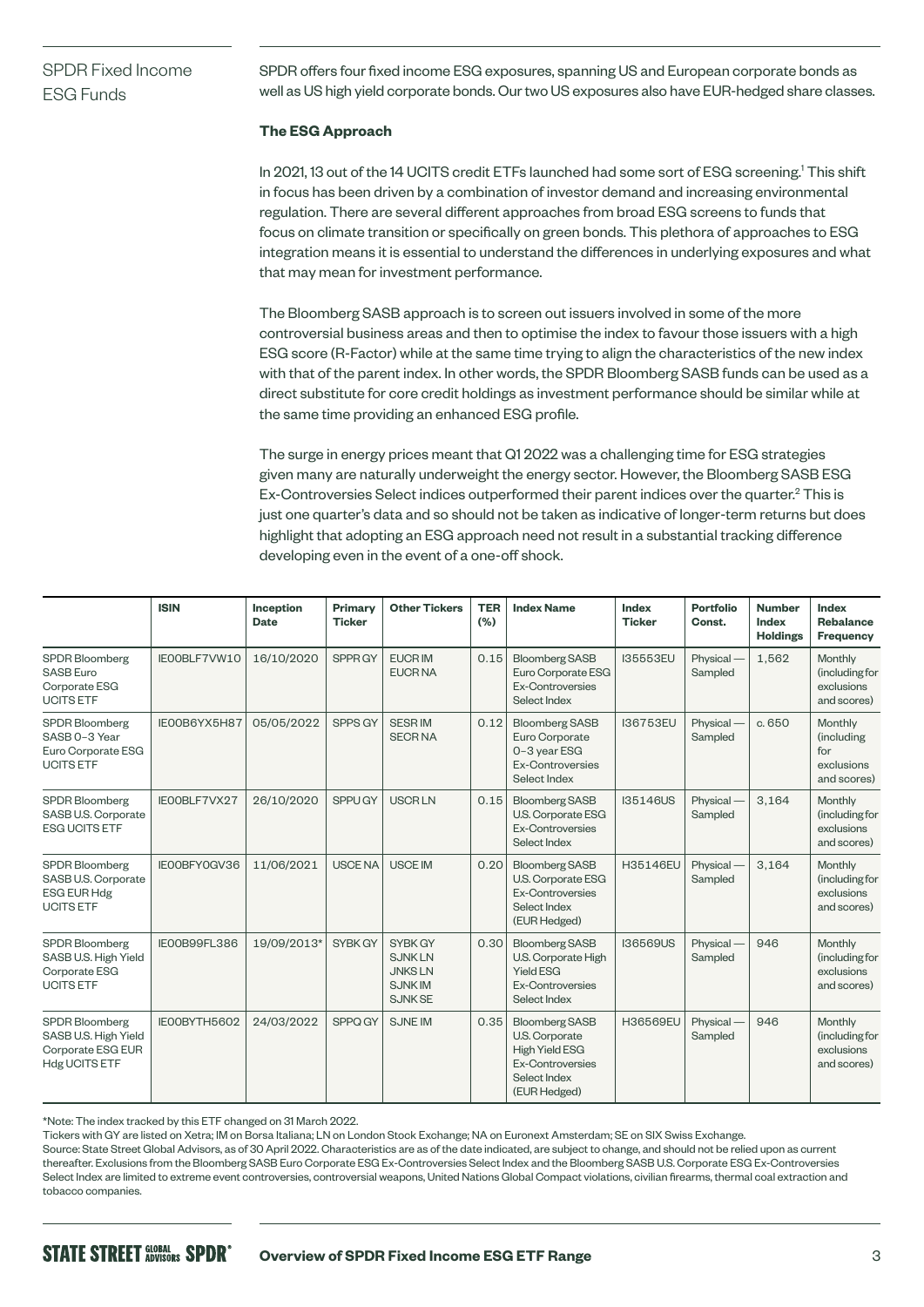# **Fixed Income ESG ETFs: The Outlook**  for **Investors**

The environment of higher bond yields driven by strong inflation has been a challenging one for fixed income investors. Nevertheless, credit should remain a key component of fixed income portfolios by adding additional yield versus government bonds while providing some diversification benefits. While the latest market move has seen government yields rising and credit spreads widening, credit spreads more often act as a buffer, widening when growth expectations and underlying yields decline and tightening when growth improves and government yields start to rise.

Government bond yields have risen substantially but they remain fairly low relative to current levels of inflation, meaning real returns are negative, especially for investors in Euro government bonds. The yield pick-up gained by taking on credit risk can offset some of the drag on returns from inflation. Indeed, yields for Euro corporate bonds are at close to their highest levels since 2014 (if the spike associated with COVID is ignored).

The increase in credit spreads has been driven by concerns over an economic slowdown. However, it is worth noting two aspects of the current market environment that should limit further widening:

- The environment for corporate funding was very supportive in 2021 with low yields and strong investor appetite. This has allowed corporates, even non-investment grade issuers, to strengthen their balance sheets. So even if growth slows materially, this may not result in a surge of corporate failures.
- Central banks are in the process of reversing the balance sheet expansions seen since 2020. While some corporate debt was purchased, it is government bonds that have been the main beneficiaries of central bank buying programs. So any attempt to shrink balance sheets, or even a pause in purchases, is likely to exert more upward pressure on government yields than corporate ones.

**Endnotes** 1 Source: Morningstar, as of 31 December 2021. 2 Bloomberg SASB U.S. Corp ESG Ex-Controversies Select Index -7.57% versus -7.69% for the Bloomberg U.S. Corporate Index; Bloomberg SASB U.S. Corp HY ESG Ex-Controversies Select Index -4.11% versus -4.84% for the Bloomberg U.S. Corporate High Yield Index: Bloomberg SASB Euro Corp ESG Ex-Controversies Select Index -4.89% versus -4.96% for the Bloomberg Euro Aggregate Corporate Index. Source: Bloomberg Finance L.P. As of 31 March 2022.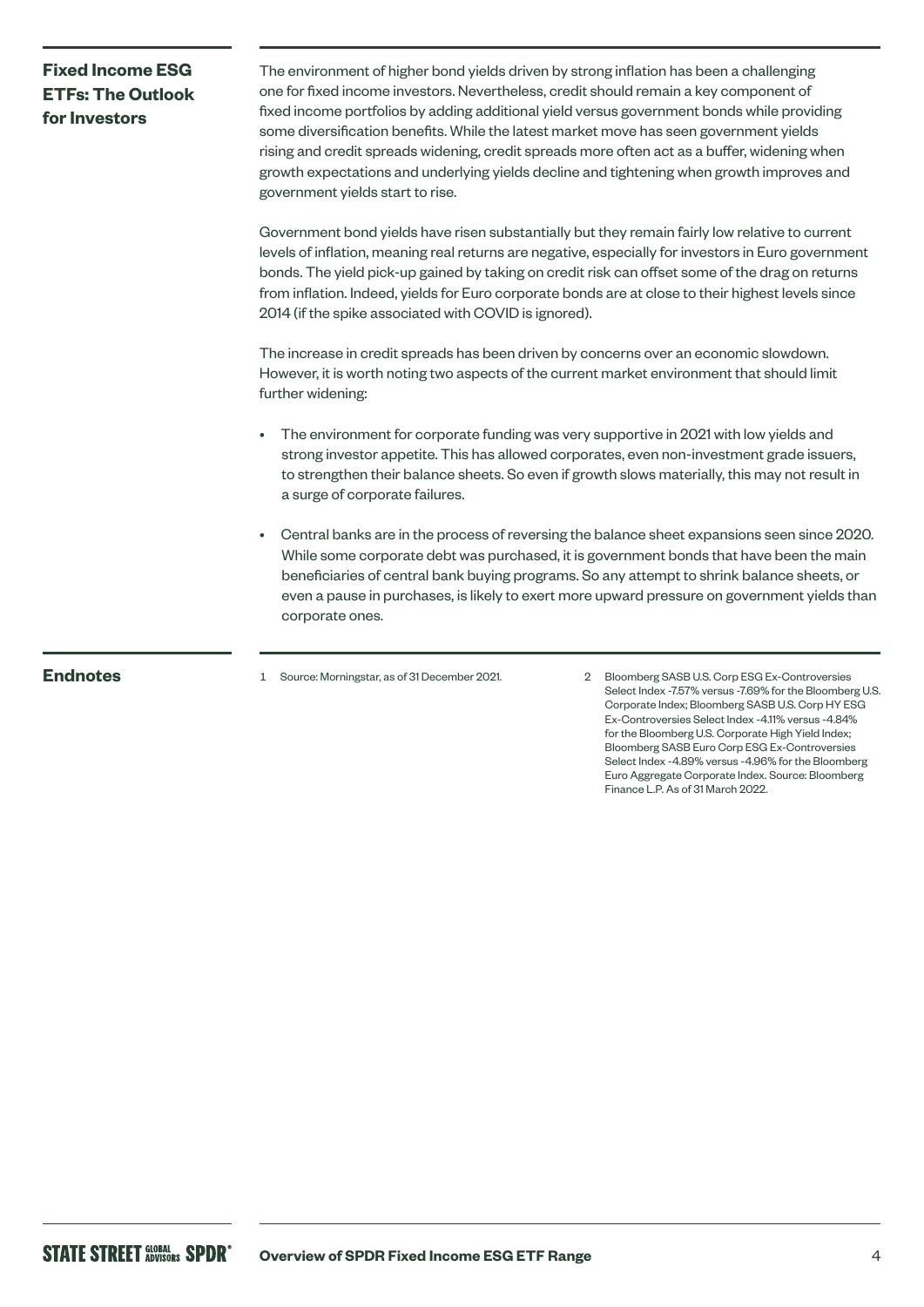# **About State Street Global Advisors**

Our clients are the world's governments, institutions and financial advisors. To help them achieve their financial goals we live our guiding principles each and every day:

**Start with rigor** We take a highly disciplined and risk-aware approach built on exhaustive research, careful analysis and market-tested experience to meet client needs. Rigor is behind every decision we make.

**Build from breadth** Today's investment problems demand a breadth of capabilities. We build from a universe of index and active strategies to create cost-effective solutions.

**Invest as stewards** We help our portfolio companies see that what is fair for people and sustain-able for the planet can deliver long-term performance. As fiduciaries, we believe good stewardship is good investing.

**Invent the future** We created the first ETF in the US and are pioneers in index, active, and ESG investing. Using data, insights and investment skill, we are always inventing new ways to invest.

For four decades, these principles have helped us be the quiet power in a tumultuous investing world. Helping millions of people secure their financial futures. This takes each of our employees in 30 offices around the world, and a firm-wide conviction that we can always do it better. As a result, we are the world's fourth-largest asset manager\* with US \$4.02 trillion† under our care.

<sup>\*</sup> Pensions & Investments Research Center, as of December 31, 2020.

<sup>†</sup> This figure is presented as of 31 March 2022 and includes approximately \$73.35 billion USD of assets with respect to SPDR products for which State Street Global Advisors Funds Distributors, LLC (SSGA FD) acts solely as the marketing agent. SSGA FD and State Street Global Advisors are affiliated.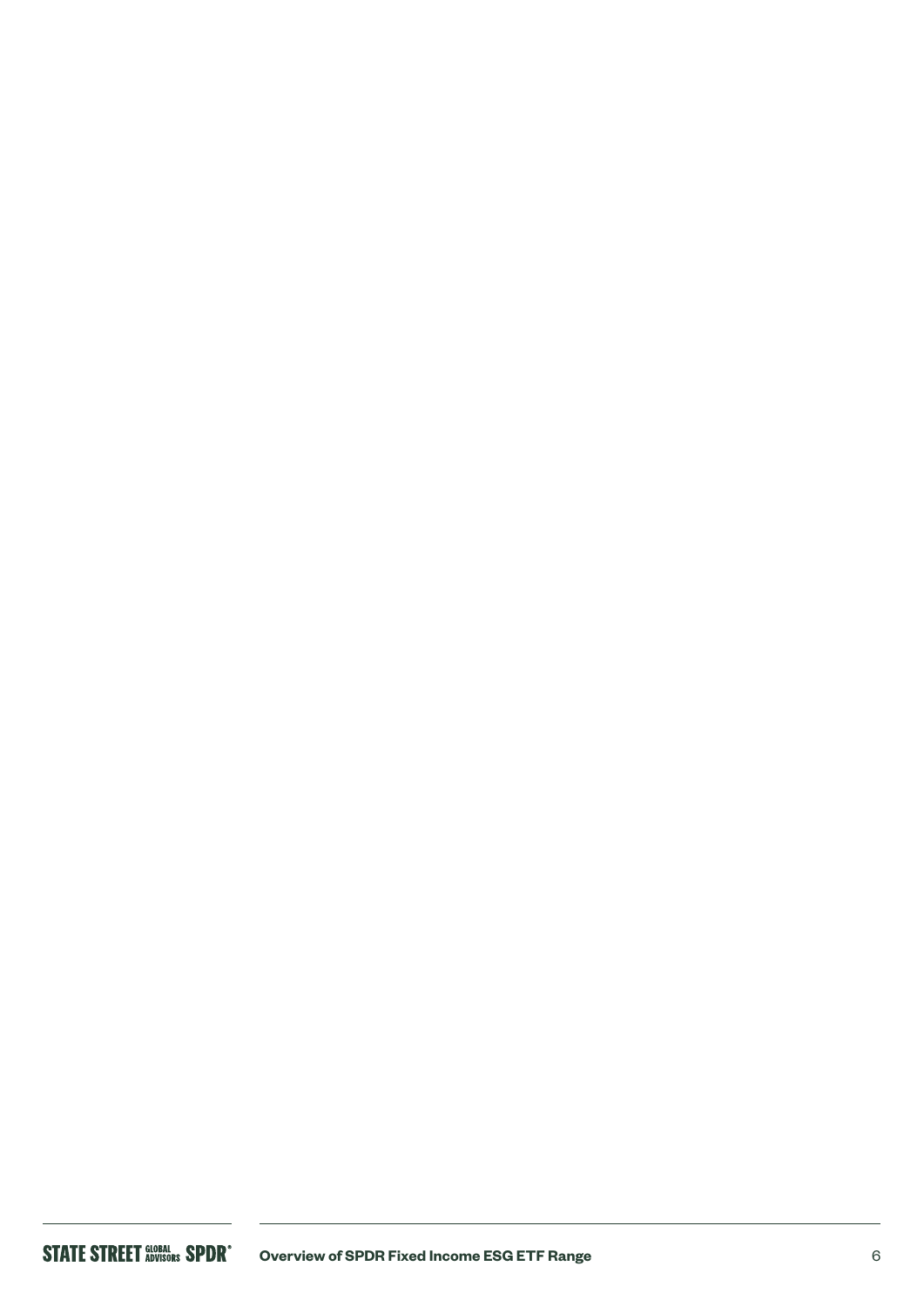## **[ssga.com/etfs](http://ssga.com/etfs)**

#### Information Classification: General Access

### Marketing communication.

For professional clients use only. For qualified investors according to Article 10(3) and (3ter) of the Swiss Collective Investment Schemes Act ("CISA") and its implementing ordinance, at the exclusion of qualified investors with an opting-out pursuant to Art. 5(1) of the Swiss Federal Law on Financial Services ("FinSA") and without any portfolio management or advisory relationship with a financial intermediary pursuant to Article 10(3ter) CISA ("Excluded Qualified Investors") only.

For Investors in Austria: The offering of SPDR ETFs by the Company has been notified to the Financial Markets Authority (FMA) in accordance with section 139 of the Austrian Investment Funds Act. Prospective investors may obtain the current sales Prospectus, the articles of incorporation, the KIID as well as the latest annual and semi-annual report free of charge from State Street Global Advisors Europe Limited, Branch in Germany, Brienner Strasse 59, D-80333 Munich. T: +49 (0)89- 55878-400. F: +49 (0)89-55878-440.

For Investors in Finland: The offering of funds by the Companies has been notified to the Financial Supervision Authority in accordance with Section 127 of the Act on Common Funds (29.1.1999/48) and by virtue of confirmation from the Financial Supervision Authority the Companies may publicly distribute their Shares in Finland. Certain information and documents that the Companies must publish in Ireland pursuant to applicable Irish law are translated into Finnish and are available for Finnish investors by contacting State Street Custodial Services (Ireland) Limited, 78 Sir John Rogerson's Quay, Dublin 2, Ireland.

For Investors in France: This document does not constitute an offer or request to purchase shares in the Company. Any subscription for shares shall be made in accordance with the terms and conditions specified in the complete Prospectus, the KIID, the addenda as well as the Company Supplements. These documents are available from the Company centralising correspondent: State Street Banque S.A., Coeur Défense — Tour A — La Défense 4 33e étage 100, Esplanade du Général de Gaulle 92 931 Paris

La Défense cedex France or on the French part of the site [ssga.com](http://ssga.com). The Company is an undertaking for collective investment in transferable securities (UCITS) governed by Irish law and accredited by the Central Bank of Ireland as a UCITS in accordance with European Regulations. European Directive no. 2014/91/EU dated 23 July 2014 on UCITS, as amended, established common rules pursuant to the cross-border marketing of UCITS with which they duly comply. This common base does not exclude differentiated implementation. This is why a European UCITS can be sold in France even though its activity does not comply with rules identical to those governing the approval of this type of product in France. The offering of these compartments has been notified to the Autorité des Marchés Financiers (AMF) in accordance with article L214-2-2 of the French Monetary and Financial Code.

For Investors in Germany: The offering of SPDR ETFs by the Companies has been notified to the Bundesanstalt für Finanzdienstleistungsaufsicht (BaFin) in accordance with section 312 of the German Investment Act. Prospective investors may obtain the current sales Prospectuses, the articles of incorporation, the KIIDs as well as the latest annual and semi-annual report free of charge from State Street Global Advisors Europe Limited, Branch in Germany, Brienner Strasse 59, D-80333 Munich. T: +49 (0)89- 55878-400. F: +49 (0)89-55878-440.

Ireland: State Street Global Advisors Europe Limited is regulated by the Central Bank of Ireland. Registered office address 78 Sir John Rogerson's Quay, Dublin 2. Registered Number: 49934. T: +353 (0)1 776 3000. F: +353 (0)1 776 3300.

Israel: No action has been taken or will be taken in Israel that would permit a public offering of the Securities or distribution of this sales brochure to the public in Israel. This sales brochure has not been approved by the Israel Securities Authority (the 'ISA'). Accordingly, the Securities shall only be sold in Israel to an investor of the type listed in the First Schedule to the Israeli Securities Law, 1978, which has confirmed in writing that it falls within one of the categories listed therein (accompanied by external confirmation where this is required under ISA guidelines), that it is aware of the implications of being considered such an investor and consents thereto, and

further that the Securities are being purchased for its own account and not for the purpose of re-sale or distribution.

This sales brochure may not be reproduced or used for any other purpose, nor be furnished to any other person other than those to whom copies have been sent.

Nothing in this sales brochure should be considered investment advice or investment marketing as defined in the Regulation of Investment Advice, Investment Marketing and Portfolio Management Law, 1995 ("the Investment Advice Law"). Investors are encouraged to seek competent investment advice from a locally licensed investment advisor prior to making any investment. State Street is not licensed under the Investment Advice Law, nor does it carry the insurance as required of a licensee thereunder.

This sales brochure does not constitute an offer to sell or solicitation of an offer to buy any securities other than the Securities offered hereby, nor does it constitute an offer to sell to or solicitation of an offer to buy from any person or persons in any state or other jurisdiction in which such offer or solicitation would be unlawful, or in which the person making such offer or solicitation is not qualified to do so, or to a person or persons to whom it is unlawful to make such offer or solicitation.

Italy: State Street Global Advisors Europe Limited, Italy Branch ("State Street Global Advisors Italy") is a branch of State Street Global Advisors Europe Limited, registered in Ireland with company number 49934, authorised and regulated by the Central Bank of Ireland, and whose registered office is at 78 Sir John Rogerson's Quay, Dublin 2. State Street Global Advisors Italy is registered in Italy with company number 11871450968 — REA: 2628603 and VAT number 11871450968, and its office is located at Via Ferrante Aporti, 10 - 20125 Milan, Italy. T: +39 02 32066 100. F: +39 02 32066 155.

For Investors in Luxemburg: The Companies have been notified to the Commission de Surveillance du Secteur Financier in Luxembourg in order to market its shares for sale to the public in Luxembourg and the Companies are notified Undertakings in Collective Investment for Transferable Securities (UCITS)

Netherlands: This communication is directed at qualified investors within the meaning of Section 2:72 of the Dutch Financial Markets Supervision Act (Wet op het financieel toezicht) as amended. The products and services to which this communication relates are only available to such persons and persons of any other description should not rely on this communication. Distribution of this document does not trigger a licence requirement for the Companies or SSGA in the Netherlands and consequently no prudential and conduct of business supervision will be exercised over the Companies or SSGA by the Dutch Central Bank (De Nederlandsche Bank N.V.) and the Dutch Authority for the Financial Markets (Stichting Autoriteit Financiële Markten). The Companies have completed their notification to the Authority Financial Markets in the Netherlands in order to market their shares for sale to the public in the Netherlands and the Companies are, accordingly, investment institutions (beleggingsinstellingen) according to Section 2:72 Dutch Financial Markets Supervision Act of Investment Institutions.

Norway: The offering of SPDR ETFs bv the Companies has been notified to the Financial Supervisory Authority of Norway (Finanstilsynet) in accordance with applicable Norwegian Securities Funds legislation. By virtue of a confirmation letter from the Financial Supervisory Authority dated 28 March 2013 (16 October 2013 for umbrella II) the Companies may market and sell their shares in Norway.

For Investors in Spain: State Street Global Advisors SPDR ETFs Europe I and II plc have been authorised for public distribution in Spain and are registered with the Spanish Securities Market Commission (Comisión Nacional del Mercado de Valores) under no.1244 and no.1242 Before investing, investors may obtain a copy of the Prospectus and Key Investor Information Documents, the Marketing Memoranda, the fund rules or instruments of incorporation as well as the annual and semi-annual reports of State Street Global Advisors SPDR ETFs Europe I and II plc from Cecabank, S.A. Alcalá 27, 28014 Madrid (Spain) who is the Spanish Representative, Paying Agent and distributor in Spain or at [spdrs.com.](http://spdrs.com) The authorised Spanish distributor of State Street Global Advisors SPDR ETFs is available on the website of the Securities Market Commission (Comisión Nacional del Mercado de Valores).